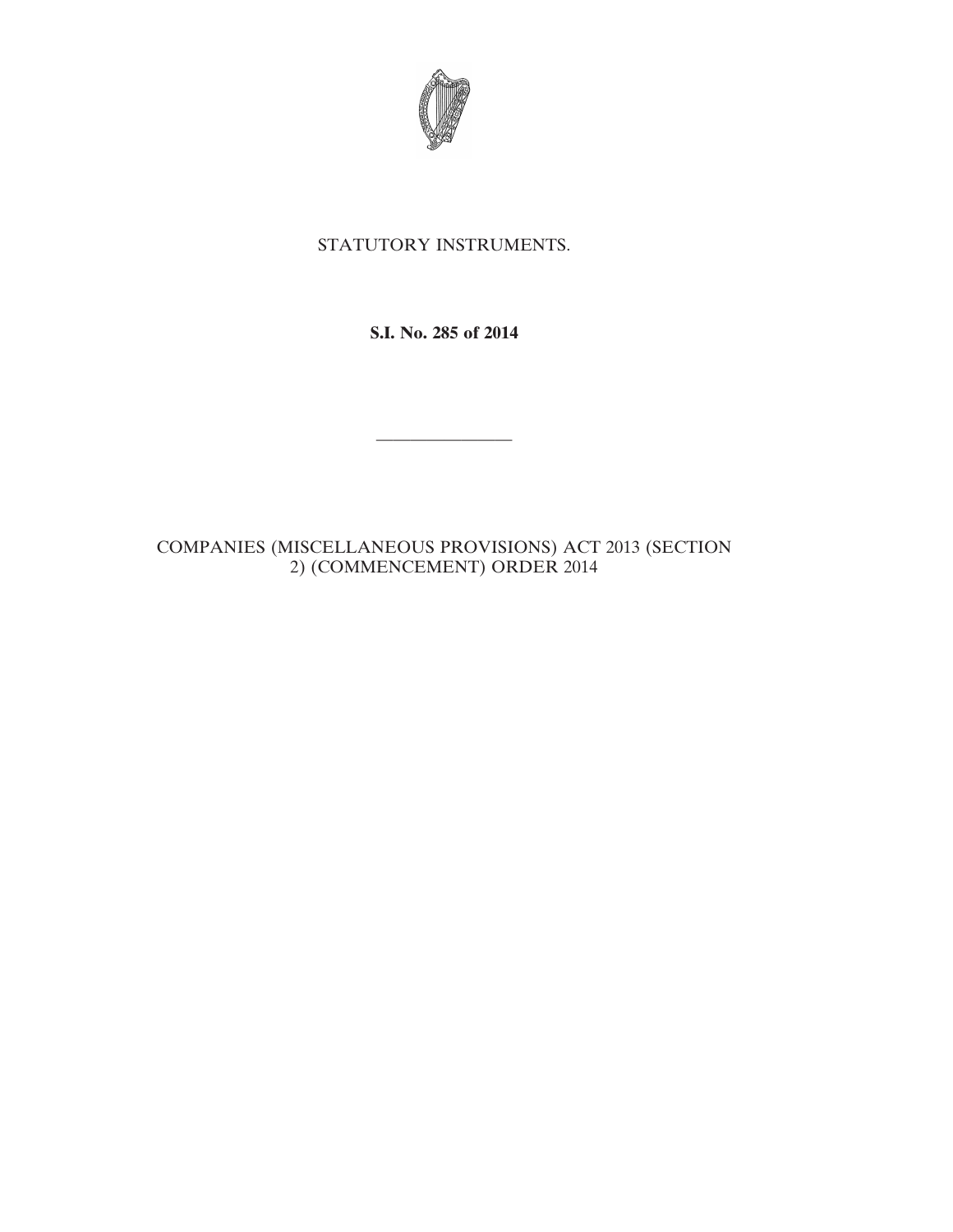## COMPANIES (MISCELLANEOUS PROVISIONS) ACT 2013 (SECTION 2) (COMMENCEMENT) ORDER 2014

I, RICHARD BRUTON, Minister for Jobs, Enterprise and Innovation, in exercise of the powers conferred on me by section 11 (3) of the Companies (Miscellaneous Provisions) Act 2013 (No. 46 of 2013), hereby order as follows:

1. This Order may be cited as the Companies (Miscellaneous Provisions) Act 2013 (Section 2) (Commencement) Order 2014.

2. The 14th day of July 2014 is appointed as the day on which section 2 of the Companies (Miscellaneous Provisions) Act 2013 (No. 46 of 2013) shall come into operation.

L.S.

GIVEN under my Official Seal 18 June 2014.

> RICHARD BRUTON, Minister for Jobs, Enterprise and Innovation.

*Notice of the making of this Statutory Instrument was published in "Iris Oifigiúil" of* 24*th June*, 2014.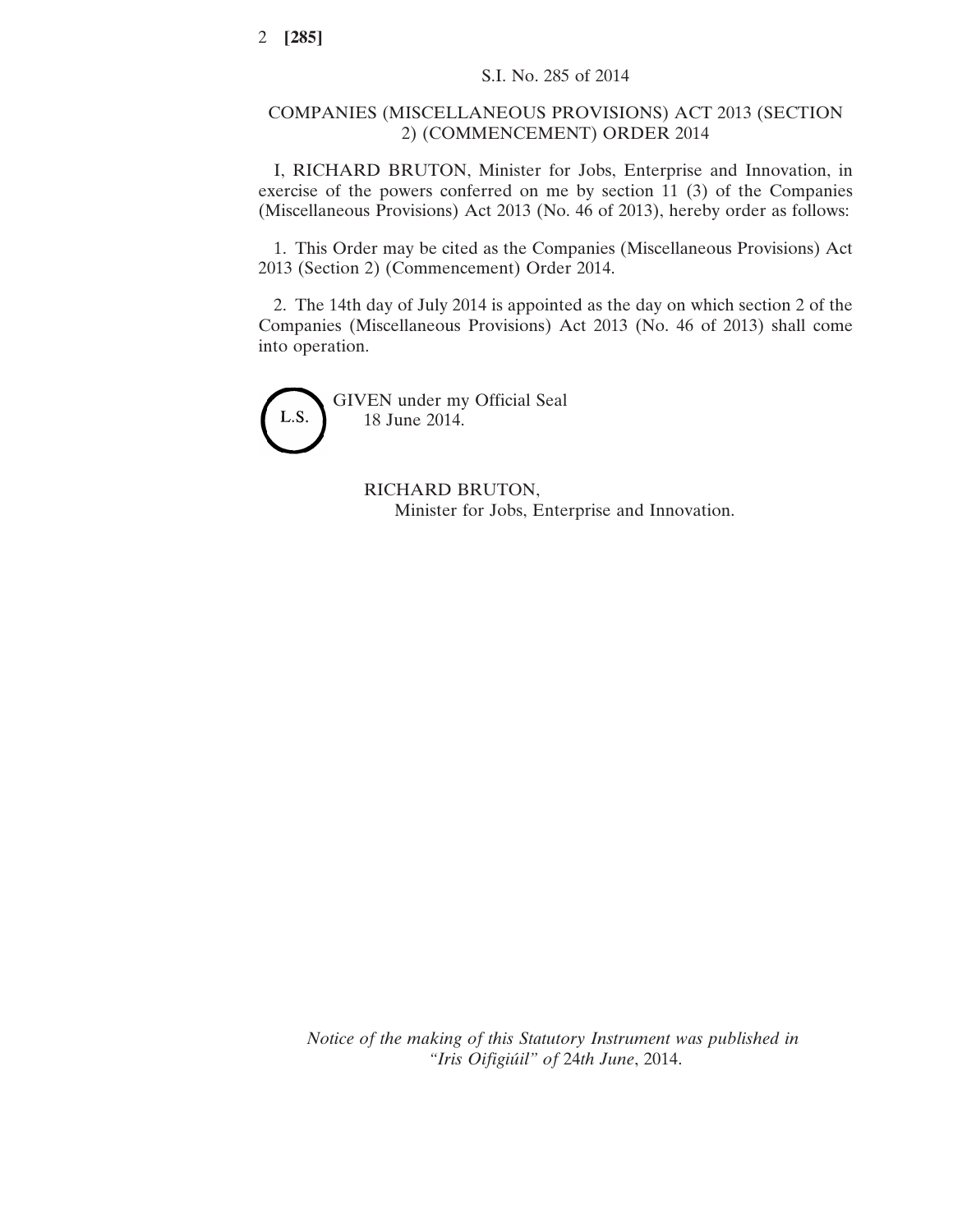**[285]** 3

## EXPLANATORY NOTE

*(This note is not part of the instrument and does not purport to be a legal interpretation)*

This Order commences section 2 of the Companies (Miscellaneous Provisions) Act 2013. Section 2 amends section 2 of the Companies (Amendment) Act 1990. It provides for small private companies to be allowed to apply directly to the Circuit Court to have an examiner appointed, and not be required to apply to the High Court. Small private companies must meet at least two of the following three conditions — balance sheet total not exceeding €4.4m, turnover not exceeding €8.8m and number of employees not exceeding 50.